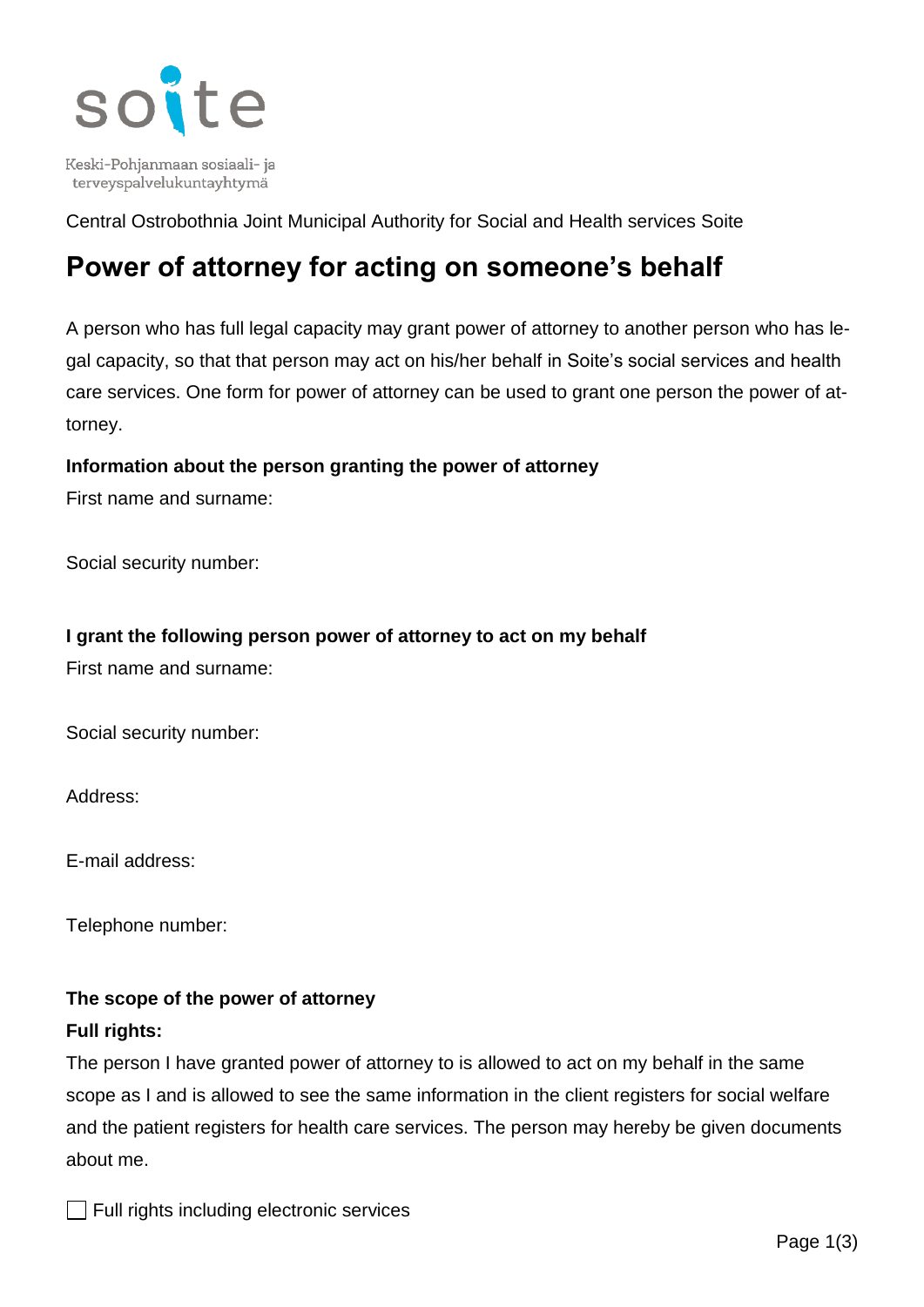#### OR

# **Limited rights:**

I limit the scope of the power of attorney to the following services:

- $\Box$  Electronic transactions in the client data system Omapalvelu in social services
- $\Box$  Electronic transactions in the Omahoito service in health care services
- $\Box$  Asking about appointments and laboratory results
- $\Box$  A specific benefit or matter in social services or health care services:

I am aware that I may take back the power of attorney e.g. by filling in the form Valtakirjan peruminen or alternatively, with a freely formulated written notice to a unit in social services or health care. The power of attorney is processed within seven working days.

#### **Validity of the power of attorney**

 $\Box$  The power of attorney is valid until further notice

 $\Box$  The power of attorney is valid until (ddmmyyyy):

#### **Signature by the person granting the power of attorney**

Date

Signature by the person granting the power of attorney and name in block letters

#### **Witnesses**

**Date** 

Signature and name in block letters

Date